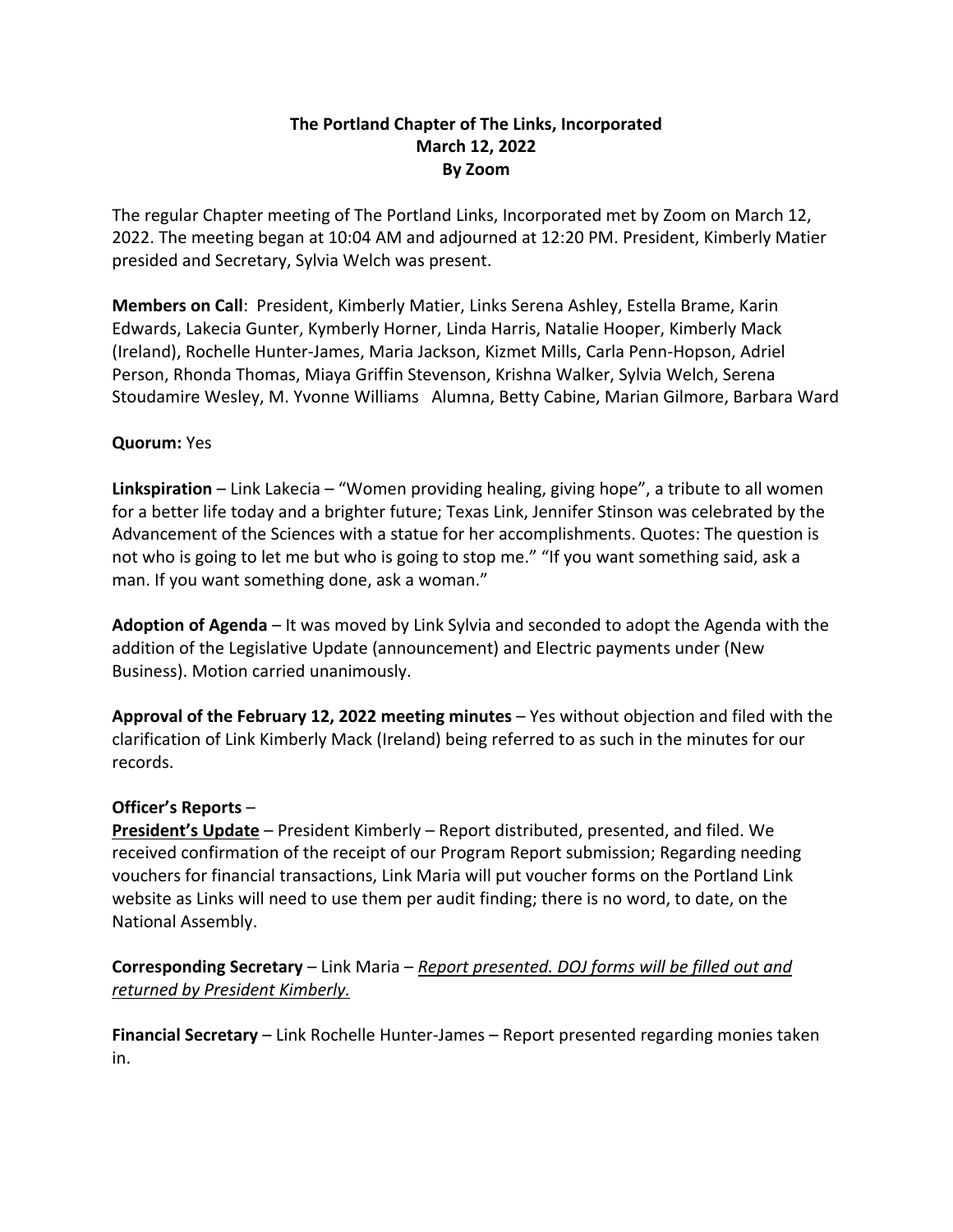**Treasurer's Report** – Link Kimberly Mack (Ireland) will present the report later today or tomorrow. We are waiting for the issues with Unitus to be straightened out.

**Membership** – Link Karin – DC Link Felicia is transitioning to our Chapter; we have 2 candidates: Tracy Scott and Shemeka Johnson who continue with the orientation process. The next orientation meeting is the first Tuesday of April. The next, the first Tuesday of May. Please join if you can so the candidates can meet us.

Core value presented: Integrity and Honesty: attributes of these Core Values are gracious, respectful, honest, trustworthy, hardworking, responsible, helpful, and patient. "She who walks with Integrity walks securely. Break-out rooms assigned for discussion.

**Healthy Heart Moment** – Link Yvonne – March is Kidney Awareness Month: Get tested, reduce NSAIDS (over-the-counter pain killers), cut out processed foods, exercise regularly, control blood pressure and diabetes.

## **Standing Committees** –

**Programs** – Link Linda – Presentation given on Umbrella Program and the Community Service Project showing the new candidate's project and the way each facet can be involved in H.E.R.; Poster Art deadline to be moved from March 31 to March 28 or 30 as National's deadline is March 31; Link Adriel and Link Linda to speak off-line about replicating H.E.R at Rosemary Anderson High School.

**Fund Development** – Congratulations to Link Margie for the success of the WHY Race event.

**Leadership Moment** – Link Serena Ashley – She spoke and presented slides on the duties and responsibilities of the position of Membership Vice President as part of Officer Insights and committee responsibilities. Link Maria will put the Candidates page on the member's page.

**New Business** – Regarding the use of Zelle - It was moved by Carla and seconded to utilize the National and Area platform, Zelle, as our form of payment. The motion carried unanimously. Rationale: You can use your existing account to pass money between people and there are no fees to be absorbed and figured out.

Regarding the Audit: It was stated that Link Miaya can be the Chair of the Audit Committee. Committee members are Links Carla, Lakecia, and Sylvia

**Announcements** – Protocol Pearls – Link Serena Ashley – Official Link pins are not to be worn on casual attire or at casual events. Pins are worn only at formal Link events (Chapter/Area/National Business

**Scholarships** – Link Kymberly Horner – 7 applications so far. Review of applications to begin soon.